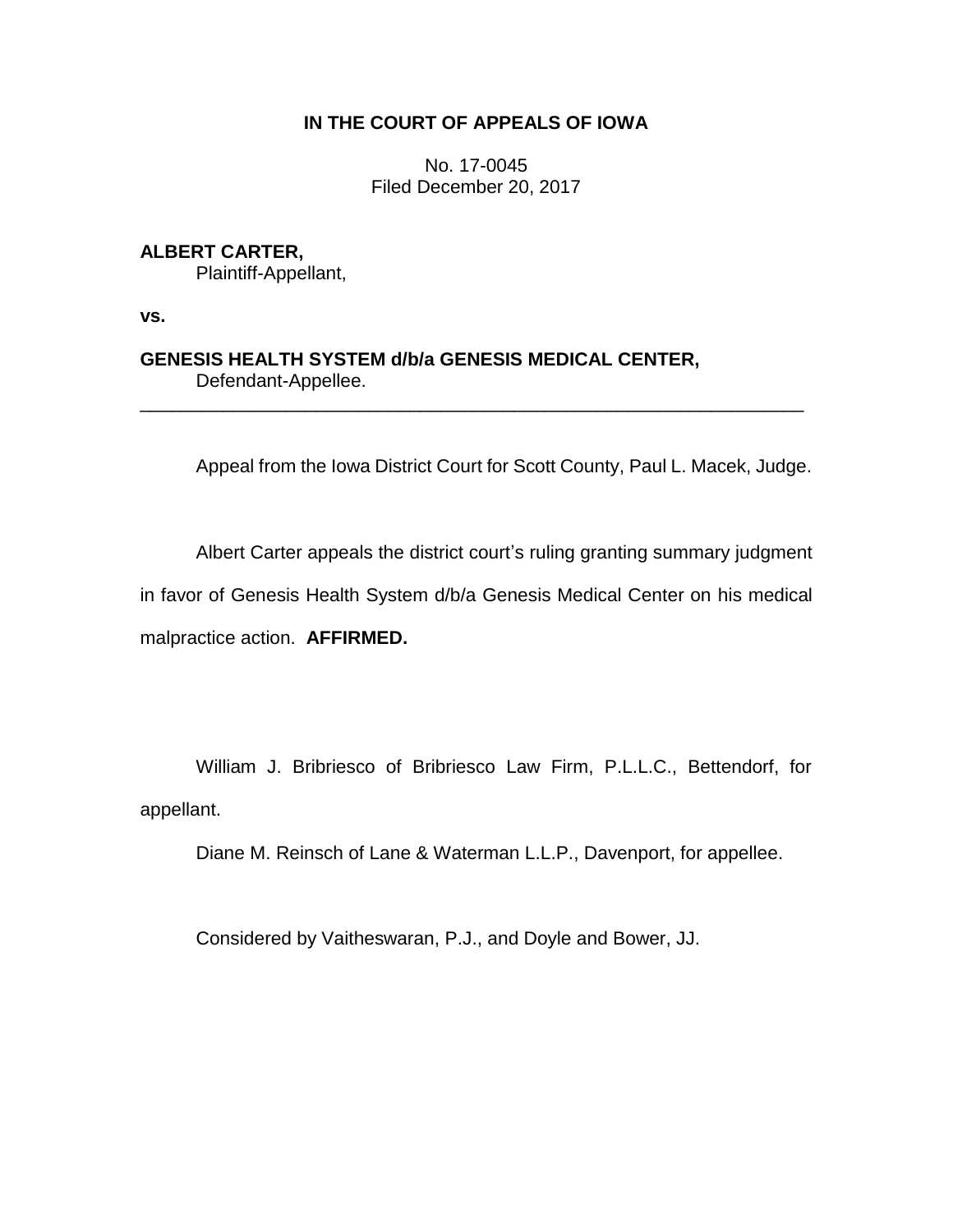#### **VAITHESWARAN, Presiding Judge.**

Albert Carter sued Genesis Medical Center for negligence in connection with a nurse's insertion of an indwelling catheter and the subsequent erosion of his penile implant. Genesis moved for summary judgment. Carter conceded the motion was appropriate on all but one of his claims: whether the nurse's failure to consult a physician about the use of a condom catheter instead of an indwelling catheter amounted to negligence. The district court granted Genesis' motion on that claim after concluding Carter lacked a causation expert. *See Kennis v. Mercy Hosp. Med. Ctr.*, 491 N.W.2d 161, 165 (Iowa 1992) (noting in a medical malpractice action, a "plaintiff must show evidence which establishes the applicable standard of care, demonstrate this standard has been violated, and develop a causal relationship between the violation and the alleged harm"); *see also Phillips v. Covenant Clinic*, 625 N.W.2d 714, 718 (Iowa 2001) ("Expert testimony is nearly always required to establish each of these elements . . . . [P]roximate cause, like the other elements, cannot be based upon mere speculation."). Carter appealed.

"In reviewing a summary judgment in a medical malpractice action, the 'task is to determine whether any evidence in the summary judgment record enables plaintiffs to establish the applicable standards of care, and defendant's breach of those standards.'" *Kennis*, 491 N.W.2d at 164 (citation omitted). Summary judgment is appropriate "when the party can demonstrate that the proof of the other party is deficient as to a material element of that party's case." *Thompson v*. *Embassy Rehab*. *& Care Ctr*., 604 N.W.2d 643, 646 (Iowa 2000); *see also Welte v*. *Bello*, 482 N.W.2d 437, 440 (Iowa 1992) ("If expert testimony is required to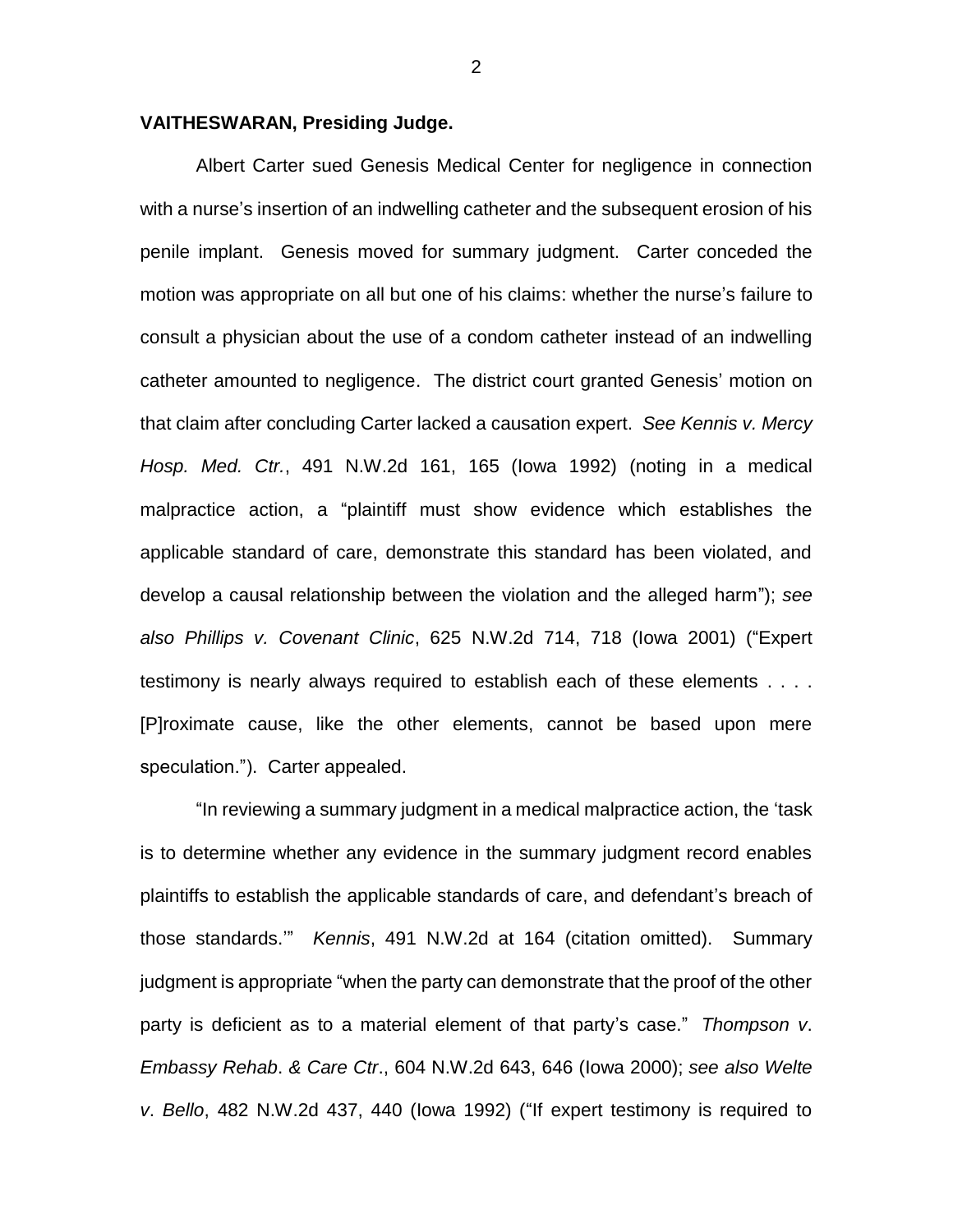establish general negligence or the foundational facts and expert testimony is unavailable, then summary judgment is appropriate."); *Oswald v*. *LeGrand*, 453 N.W.2d 634, 635 (Iowa 1990) (stating "where plaintiffs are limited in the presentation of expert testimony, the issue becomes not whether there was *negligence* in the actions of the defendant but whether there was *evidence* upon which liability could be found").

Carter does not argue a causation expert was unnecessary. *See Kennis*  491 N.W.2d at 165 (stating negligence could be established in three ways, including "through expert testimony" or "through evidence showing the [healthcare professional's] lack of care so obvious as to be within comprehension of a" layperson). To the contrary, he named and proffered the opinions of two experts. In his view, these experts generated an issue of material fact on the element of causation. Carter points to a report of his nurse expert, who opined "there was a breach in the standard of care when the patient condition and the potential for likelihood of penile implant complication were not addressed by the nursing and physician staff of Genesis Medical Center." He also cites the same expert's deposition testimony opining the standard of care required the nurse, who inserted the indwelling catheter, to "have [a] conversation with the physician" about the use of a condom catheter instead of an indwelling catheter. Finally, he refers to the deposition testimony of his physician expert, who opined, "[I]f [Carter] had not had an indwelling catheter, he probably would not have had a penile—or an erosion of his prosthesis, so in that sense, it was probably a contributing cause." Based on these portions of the summary judgment record, Carter contends "an inference can be drawn that if a discussion had occurred between [the] nurse . . . and the ordering